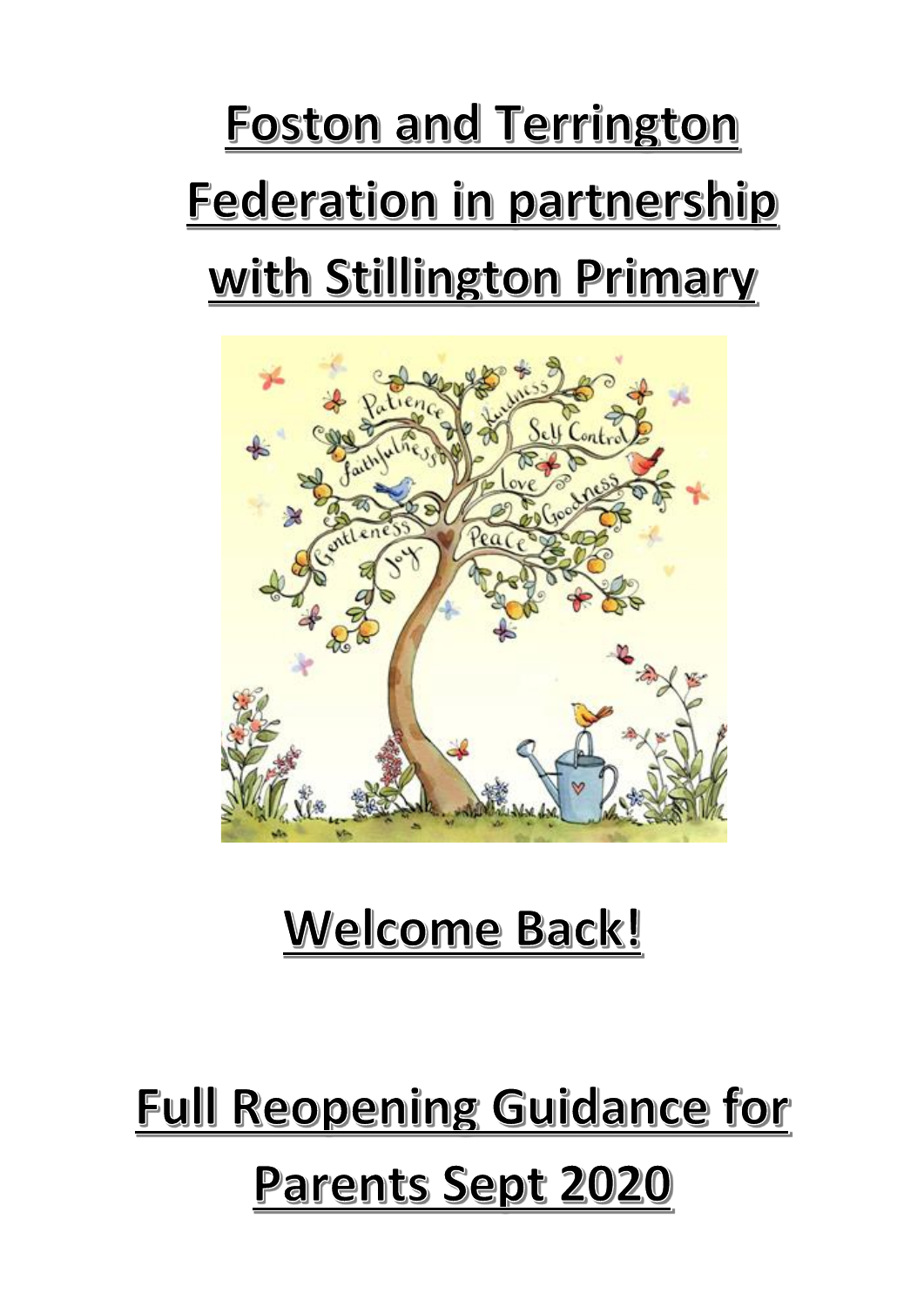#### **Current guidance**

The Government guidance released on  $2<sup>nd</sup>$  July 2020 provided us with a context for their decision torequest all schools to open to all children from September and issued guidance for schools to adhere to and manage when opening. The guidance issued can be found in full **[here](https://www.gov.uk/government/publications/actions-for-schools-during-the-coronavirus-outbreak/guidance-for-full-opening-schools)**.

At Foston, Terrington and Stillington Primary Schools we have been working hard on our plans for a full reopening ensuring that we:

- fulfil the expectations required of us
- ensure that the safety of everyone is paramount in all our decisions and actions
- continue to provide a high quality, well balanced curriculum to best support our pupils in their education.

#### **Keeping children and staff safe**

**All schools must comply with health and safety law, which requires them to assess risks and put in place proportionate control measures. Essential measures include:**

- a requirement that people who are ill stay at home
- robust hand and respiratory hygiene
- enhanced cleaning arrangements
- active engagement with NHS Test and Trace
- formal consideration of how to reduce contacts and maximise distancing between those in school, wherever possible, and minimise potential for contamination so far as is reasonably practicable

All schools have been provided with a set of actions to 'prevent' and 'respond to infection' which are summarised below:

#### **Prevention**

- $\rightarrow$  minimise contact with individuals who are unwell
- $\rightarrow$  clean hands thoroughly and more often than usual
- $\rightarrow$  ensure good respiratory hygiene 'catch it, bin it, kill it'
- $\rightarrow$  enhanced cleaning
- $\rightarrow$  minimise contact between individuals and maintain social distancing wherever possible
- $\rightarrow$  where necessary, staff to wear appropriate personal protective equipment (PPE) eg: if a child exhibits symptoms or personal care is being undertaken

#### **Response to any infection**

- $\rightarrow$  engage with the NHS Test and Trace process
- $\rightarrow$  manage confirmed cases of coronavirus (COVID-19) amongst the school community
- $\rightarrow$  contain any outbreak by following local health protection team advice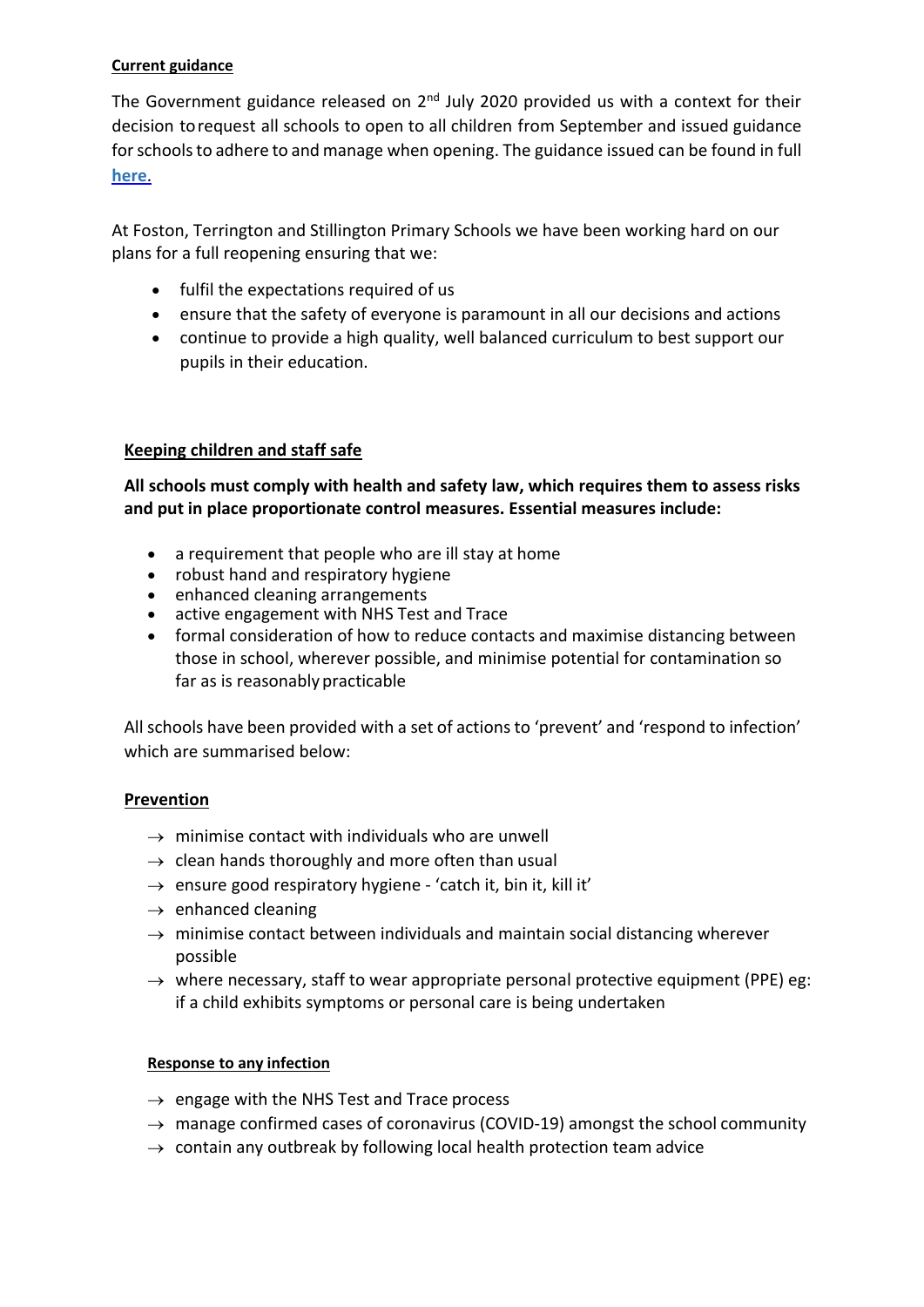#### **Before Your Child Leaves Home in The Morning**

Please check for any of the following symptoms

- a high temperature
- a new, continuous cough
- a loss of, or change to the sense of smell or taste

If any of these symptoms are evident do not send them to school, contact the school office.

Government advice must be followed, it can be found [here.](https://www.gov.uk/coronavirus?gclid=EAIaIQobChMI_tzD-Mvd6QIVxbTtCh3s_QgYEAAYASAAEgKB4fD_BwE)

# 戀

#### **Travel to and from school**

In accordance with our current risk assessment we encourage parents, staff and pupils to walk, use a scooter or cycle to school if at all possible. Children and families should ensure they are following social distancing guidelines whilst travelling to and from school. Face coverings are required at all times on public transport (including for children, over the age of 11)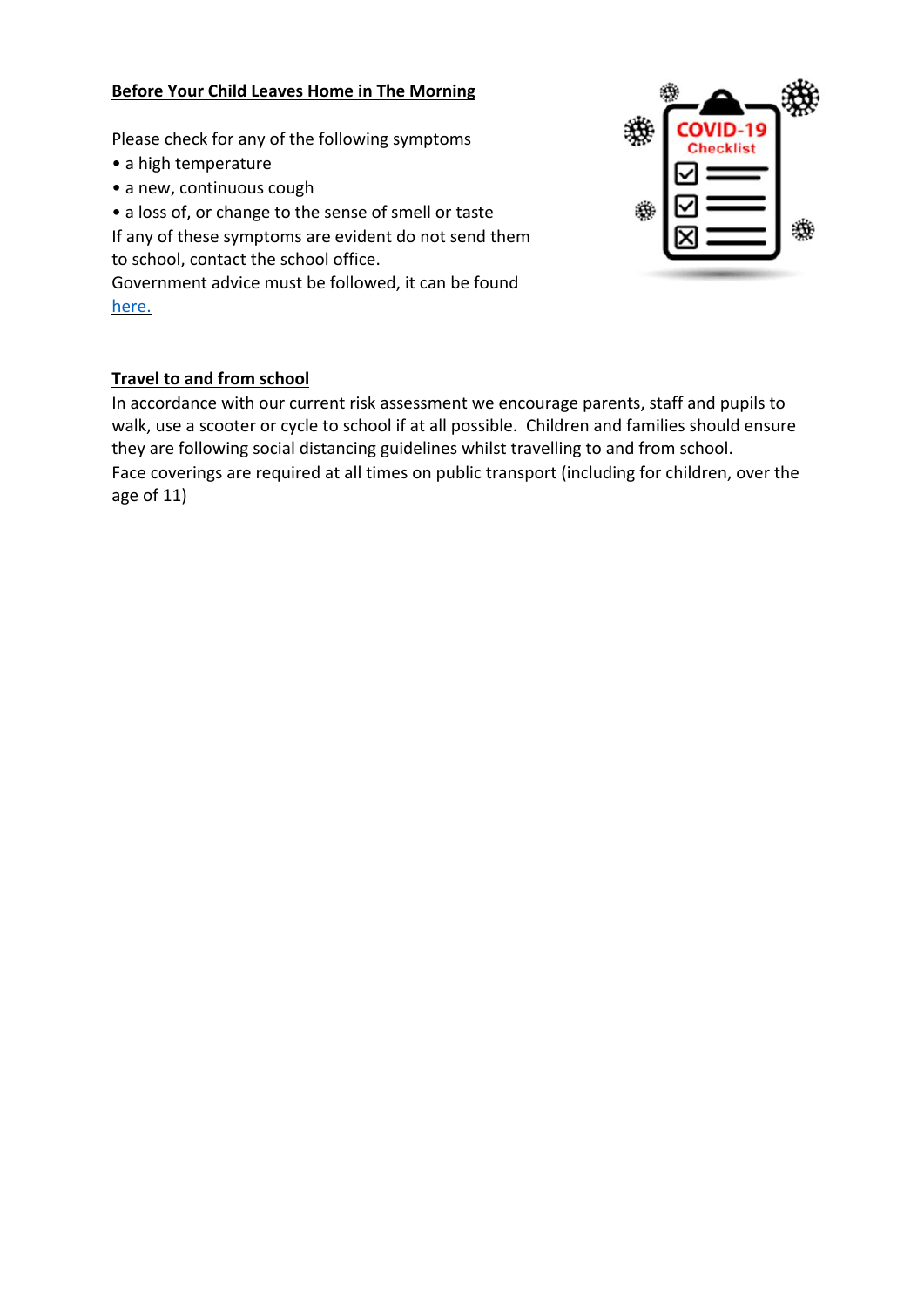#### **Return to School Procedures for Parents**

| <b>Opening Hours</b>        | School will be open Monday- Friday, school start and end times will vary<br>$\bullet$                                                                 |                                                                  |                                                                                          |
|-----------------------------|-------------------------------------------------------------------------------------------------------------------------------------------------------|------------------------------------------------------------------|------------------------------------------------------------------------------------------|
|                             | dependant on the class/group.                                                                                                                         |                                                                  |                                                                                          |
|                             | $\bullet$                                                                                                                                             |                                                                  | Children are expected to attend for the full 5 days, unless they have specific           |
| <b>Arrival / Collection</b> | Early years places.                                                                                                                                   |                                                                  |                                                                                          |
| At School and               | $\bullet$                                                                                                                                             |                                                                  | We will stagger the drop off times and collection times at Foston and                    |
| <b>Staggered Start</b>      | Terrington to ensure we do not have larger groups on the playground.<br>Siblings will be arrive and leave together at the later drop off / collection |                                                                  |                                                                                          |
| <b>Times</b>                | time.                                                                                                                                                 |                                                                  |                                                                                          |
|                             | One parent to drop children off at the school gate where possible and not                                                                             |                                                                  |                                                                                          |
|                             | to enter the school building.                                                                                                                         |                                                                  |                                                                                          |
|                             |                                                                                                                                                       | Drop off                                                         | <b>Collection</b>                                                                        |
|                             | <b>EYFS KS1 Foston</b>                                                                                                                                | 8.50 am                                                          | 3.05 pm                                                                                  |
|                             | <b>KS2 Foston</b>                                                                                                                                     | 9.00 am                                                          | 3.15 pm                                                                                  |
|                             | <b>EYFS KS1 Terrington</b>                                                                                                                            | 8.50 am                                                          | 3.15 pm                                                                                  |
|                             | <b>KS2 Terrington</b>                                                                                                                                 | 9.00 am                                                          | 3.30 pm                                                                                  |
|                             | <b>Whole school</b>                                                                                                                                   | 8.50 - 9.00 am                                                   | 3.15 pm initially                                                                        |
|                             | <b>Stillington</b>                                                                                                                                    |                                                                  |                                                                                          |
|                             |                                                                                                                                                       |                                                                  |                                                                                          |
|                             | One parent to drop off and collect children, where possible leave siblings at                                                                         |                                                                  |                                                                                          |
|                             | home.<br>At Terrington, parents are asked to meet staff members in the school field                                                                   |                                                                  |                                                                                          |
|                             | $\bullet$                                                                                                                                             |                                                                  | at their allotted time. Cones will be distanced for children to line up at.              |
|                             |                                                                                                                                                       |                                                                  |                                                                                          |
|                             | Please can we ask parents to leave immediately, adhering to social<br>distancing rules.                                                               |                                                                  |                                                                                          |
|                             | $\bullet$                                                                                                                                             | At Foston, parents are asked to meet staff members in the school |                                                                                          |
|                             |                                                                                                                                                       |                                                                  | playground at the allotted time. Cones will be distanced for children to line            |
|                             |                                                                                                                                                       |                                                                  | up at cones. Please can we ask parents to leave immediately adhering to                  |
|                             | social distancing rules.                                                                                                                              |                                                                  |                                                                                          |
|                             | ٠                                                                                                                                                     |                                                                  | At Stillington, parents are asked to arrive between 8.50 and 9 am and KS2                |
|                             |                                                                                                                                                       |                                                                  | children to line up at cones in front playground and EYFS KS1 to line up in              |
|                             |                                                                                                                                                       | back playground to await instructions from teacher.              |                                                                                          |
|                             | $\bullet$                                                                                                                                             |                                                                  | Children to be collected from the same location as above at the time                     |
|                             |                                                                                                                                                       |                                                                  | allocated, again parents should leave immediately, adhering to social                    |
|                             | distancing rules.                                                                                                                                     |                                                                  | All face coverings should be removed before entering school site and taken               |
|                             | home by parents                                                                                                                                       |                                                                  |                                                                                          |
| Club                        |                                                                                                                                                       |                                                                  | Breakfast club and after school club will resume from the start of the                   |
|                             | Autumn Term as normal.                                                                                                                                |                                                                  |                                                                                          |
| <b>Bubble Groups</b>        |                                                                                                                                                       |                                                                  | Due to government guidance there is no requirement for children to socially              |
|                             | distance in school from September.                                                                                                                    |                                                                  |                                                                                          |
|                             |                                                                                                                                                       |                                                                  | Children will be allocated to their normal class group for most of their time in school. |
|                             | However, due to the small size of our schools and in order to deliver the full                                                                        |                                                                  |                                                                                          |
|                             |                                                                                                                                                       |                                                                  | curriculum offer we will be working on a whole school bubble system to enable            |
|                             | lunchtime provision, playtime and catch up interventions.                                                                                             |                                                                  |                                                                                          |
|                             |                                                                                                                                                       | Children may be with additional adults for small group work      | Where possible, children will have the same adult leading their group.                   |
|                             | ٠                                                                                                                                                     |                                                                  | Children will store coats on the backs of chairs to avoid close contact in               |
|                             |                                                                                                                                                       |                                                                  | cloakroom areas. EYFS children will use pegs in their allocated space                    |
|                             | $\bullet$                                                                                                                                             |                                                                  | Supply staff will be used as per government guidance if a staff member is ill            |
| <b>Lunches &amp; Free</b>   | $\bullet$                                                                                                                                             |                                                                  | If children bring a packed lunch this should be in a washable plastic                    |
| <b>School Meals</b>         | container or disposable bag                                                                                                                           |                                                                  |                                                                                          |
|                             | $\bullet$                                                                                                                                             |                                                                  | Cold school lunches are available daily at Foston and Terrington. These will             |
|                             |                                                                                                                                                       |                                                                  | be prepared onsite at Foston and Terrington to avoid food being brought                  |
|                             |                                                                                                                                                       |                                                                  | from other sites and will consist of a sandwich (cheese, ham or tuna),                   |
|                             | crisps, snack and a piece of fruit.                                                                                                                   |                                                                  |                                                                                          |
|                             | ٠                                                                                                                                                     |                                                                  | At Stillington a full school dinner will be available due to dinners being               |
|                             | cooked on site                                                                                                                                        |                                                                  |                                                                                          |
|                             |                                                                                                                                                       |                                                                  | Fruit will be available for snack for infants, children can bring a healthy              |
|                             | snack in their book bag                                                                                                                               |                                                                  |                                                                                          |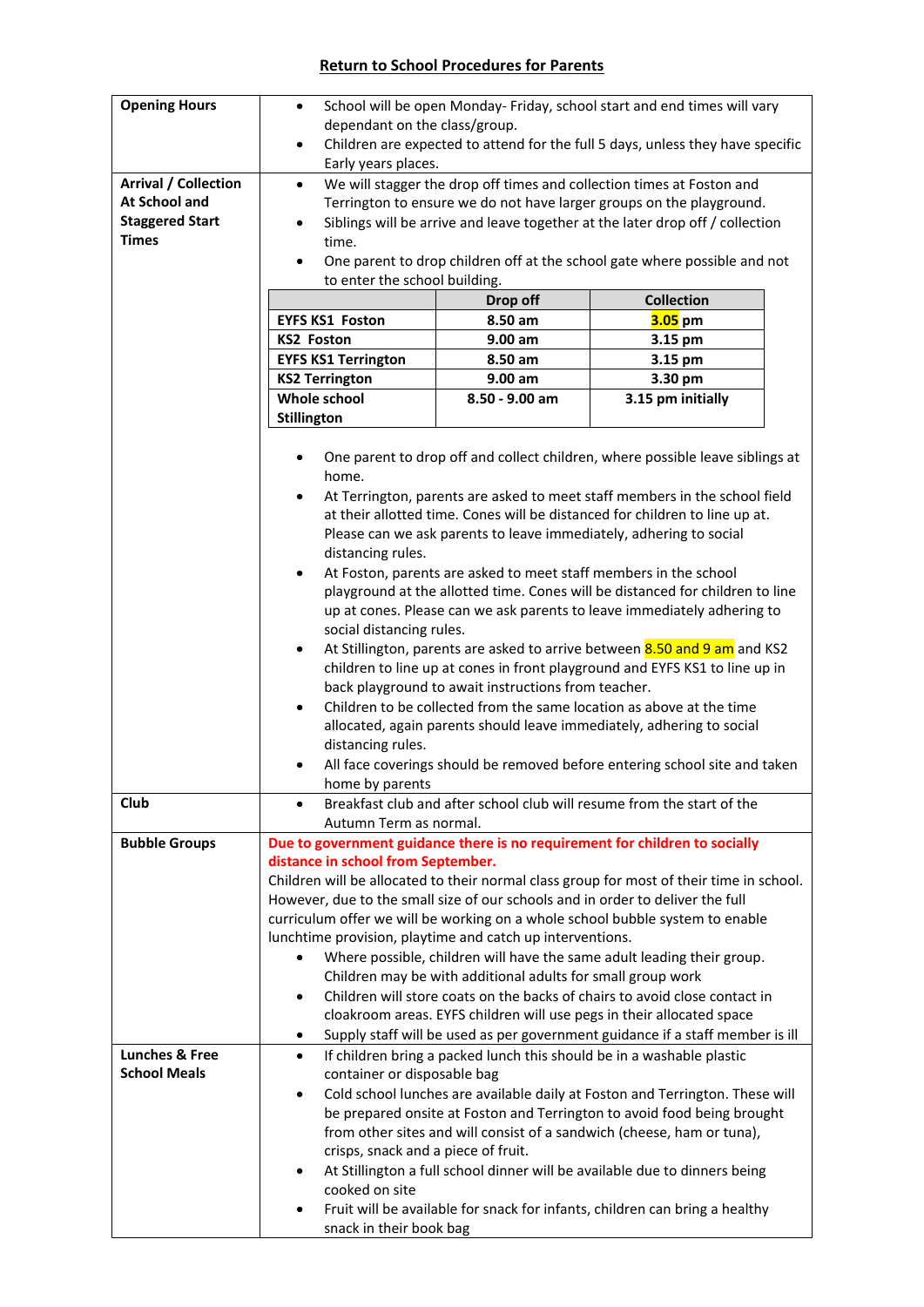|                         | Water bottles should be brought in for children to use.<br>$\bullet$                                                                         |
|-------------------------|----------------------------------------------------------------------------------------------------------------------------------------------|
|                         | Disposable cups will be available if needed.<br>٠                                                                                            |
|                         | Lunches will be eaten at their allocated place in the classroom at Foston<br>$\bullet$                                                       |
|                         | and Terrington and the hall at Stillington                                                                                                   |
| Classroom               | Children will be seated in rows facing forward or L's or U's in Year 2 to Year<br>$\bullet$                                                  |
| Organisation            | 6. Early Years and Year 1 will access a mixture of provision and formal                                                                      |
|                         | learning.                                                                                                                                    |
|                         | Children will each have an allocated learning space.<br>$\bullet$                                                                            |
|                         | When children are sat on the floor they will be in rows facing forward<br>$\bullet$                                                          |
|                         | We will not be encouraging social distancing as it has been identified by the<br>$\bullet$                                                   |
|                         | DFE that this is extremely difficult in primary schools and therefore not                                                                    |
|                         | required.                                                                                                                                    |
| <b>Toilets School</b>   | Groups will each be allocated a toilet.<br>$\bullet$                                                                                         |
|                         | Children should go to the toilet one at a time.<br>$\bullet$                                                                                 |
| Lunchtimes /            | The playground will be used for all fair weather playtimes.<br>$\bullet$                                                                     |
| <b>Playtimes</b>        | Wet playtimes will be in the hall at Stillington and children will remain in                                                                 |
| <b>Personal items</b>   | class at Foston and Terrington                                                                                                               |
|                         | Children should wear clean uniform every day.<br>$\bullet$<br>Spare clothes to be brought into school for nursery and reception, should<br>٠ |
|                         | they have an accident.                                                                                                                       |
|                         | Children should bring in a coat.<br>$\bullet$                                                                                                |
|                         | Sun-cream and hats can be also brought in, but should be clearly labelled.<br>$\bullet$                                                      |
|                         | Staff will not be able to apply sun-cream. Please can you ensure this is                                                                     |
|                         | applied before school.                                                                                                                       |
|                         | Book bags, reading books and planners are required.<br>٠                                                                                     |
|                         | No Show & Tell items.<br>$\bullet$                                                                                                           |
|                         | Nothing else should be brought into school without prior arrangement.<br>٠                                                                   |
| P.E                     | Children should attend school in P.E kit on the day school has a PE coach<br>$\bullet$                                                       |
|                         | (Wednesday Stillington / Friday Foston and Terrington).                                                                                      |
|                         | For daily PE sessions children should keep in school a pair of trainers to<br>٠<br>wear.                                                     |
| <b>Symptoms</b>         | Please keep children off school if they or any family member show any<br>$\bullet$                                                           |
|                         | symptoms.                                                                                                                                    |
| <b>Hand Handwashing</b> | Children will wash their hands regularly throughout the day.<br>$\bullet$                                                                    |
|                         | Soap is available in school for the children to use.                                                                                         |
|                         | Other soap can be brought in, if children have sensitive skin. This should be                                                                |
|                         | named and will remain on the child's desk throughout the day.                                                                                |
| <b>Hygiene</b>          | Detergents will be provided in the classrooms for staff to regularly wipe the<br>$\bullet$                                                   |
|                         | surfaces and regularly touched places.                                                                                                       |
|                         | Staff will regularly empty the bins.<br>٠<br>Classrooms will be well ventilated throughout the day with windows and<br>$\bullet$             |
|                         | doors open.                                                                                                                                  |
|                         | Tissues will be provided in the classroom.<br>٠                                                                                              |
| Learning                | Children should bring an empty pencil case to keep in school (plastic, not<br>$\bullet$                                                      |
|                         | fluffy)                                                                                                                                      |
|                         | Equipment provided by school such as pencils and rubbers will be provided.<br>$\bullet$                                                      |
|                         | Our normal school curriculum will resume.<br>$\bullet$                                                                                       |
|                         | Where possible we will seek to teach the children outside.<br>$\bullet$                                                                      |
|                         | Whole school activities such as collective worship will resume at Stillington<br>$\bullet$                                                   |
|                         | and Terrington due to smaller numbers. At Foston collective worship will be<br>in individual classes each day.                               |
|                         | We will include regular PSHE sessions within our timetable.<br>٠                                                                             |
|                         | Children will complete daily PE and will be distanced apart and should have<br>$\bullet$                                                     |
|                         | in school a pair of trainers for this purpose                                                                                                |
| <b>PPE</b>              | As per government guidance no PPE will be allowed for staff or children<br>$\bullet$                                                         |
|                         | except where symptoms are shown and supervising adult will wear PPE.                                                                         |
| If symptoms are         | Children will be taken outside to an allocated bench if fine weather or to a<br>$\bullet$                                                    |
| shown                   | designated indoor area until a parent can collect them.                                                                                      |
|                         | Staff are allowed to use PPE if necessary- face masks, aprons and gloves.                                                                    |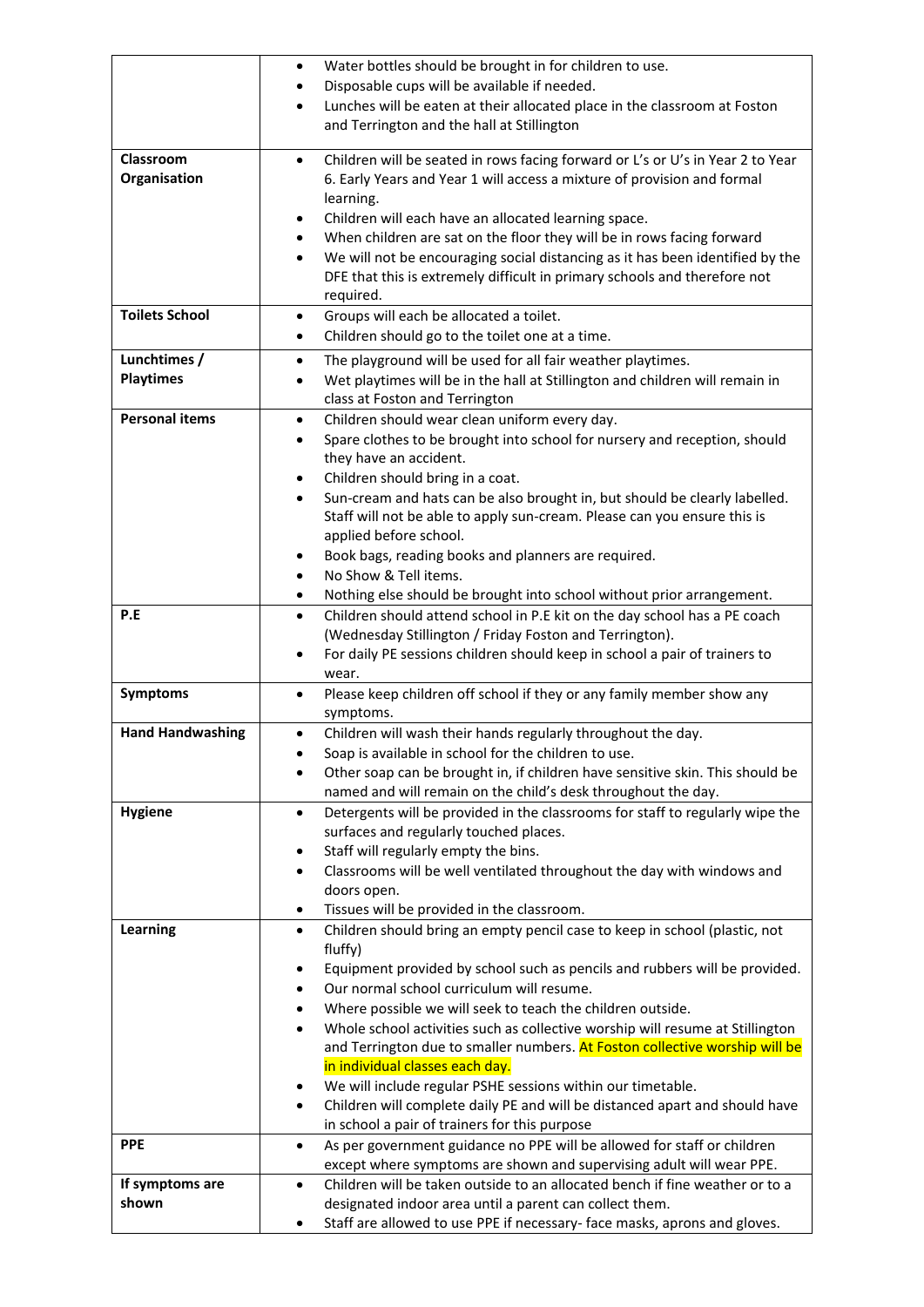|                          | Parents will be called to collect the child.<br>$\bullet$                               |  |
|--------------------------|-----------------------------------------------------------------------------------------|--|
|                          | Cleaning procedures are in place should a child show symptoms.<br>$\bullet$             |  |
|                          | Family should self-isolate as per guidance and request a test through<br>$\bullet$      |  |
|                          | government procedures.                                                                  |  |
|                          | Please keep school informed and discuss this further before any return to<br>٠          |  |
|                          | school.                                                                                 |  |
| <b>Visitors</b>          | Parents are asked to only come to school at the drop off and collection<br>$\bullet$    |  |
|                          | times.                                                                                  |  |
|                          | Parents will not be allowed in the school building and communication<br>$\bullet$       |  |
|                          | should be through email, planners or phone.                                             |  |
|                          | Visitors to the school site will be limited.<br>$\bullet$                               |  |
|                          | Any contractors will have to make an appointment with the office and visit<br>$\bullet$ |  |
|                          | out of school hours.                                                                    |  |
|                          | No children arriving late will be allowed entry.<br>٠                                   |  |
|                          | Children will attend for the full day unless through prior arrangement<br>$\bullet$     |  |
|                          | organised by school due to individual needs.                                            |  |
|                          | All children will attend daily except for nursery who already have allocated<br>٠       |  |
|                          | days.                                                                                   |  |
| <b>Social Distancing</b> | Please note, we expect all families to adhere to the current government<br>$\bullet$    |  |
|                          | guidance in relation to social distancing, self-isolation and test, track and           |  |
|                          | trace.                                                                                  |  |

#### **Curriculum for reconnection**

Whilst we are confident that many children will quickly 'bounce back' after the lockdown we are aware that there will be some children returning who have experienced bereavements amongst friends or family or who have experienced anxiety or stress during this time. Regular PSHE sessions and support for children's well-being will be central to our curriculum. Children will also return initially to the class and class teacher they were with in March in order for a familiar environment. Children will undertake transition sessions over a 3 week period into their new class as would have been the case in the latter part of summer 2020.



#### **Collective positive mindset – contextualising the lockdown**

Our staff do not feel that it is helpful to focus on what has been 'lost' during the shutdown. A young person's school career is typically 468 weeks long and most children have been out of school for 14 weeks, which represents below 3% of their total school career. Moreover, during that time many of our children have been working hard and producing good work and have benefited from time spent with their families, exploring and experiencing different opportunities to grow, learn and achieve in different contexts.

Our staff will remain calm and measured in September knowing that whatever the situation we have the staff with the best knowledge and experience of how to teach, support and help our children in 'closing the gap' where required. We will not make our children worry unnecessarily or make them think that things are worse than they are and where issues present themselves our language will reflect the can do attitude of our schools.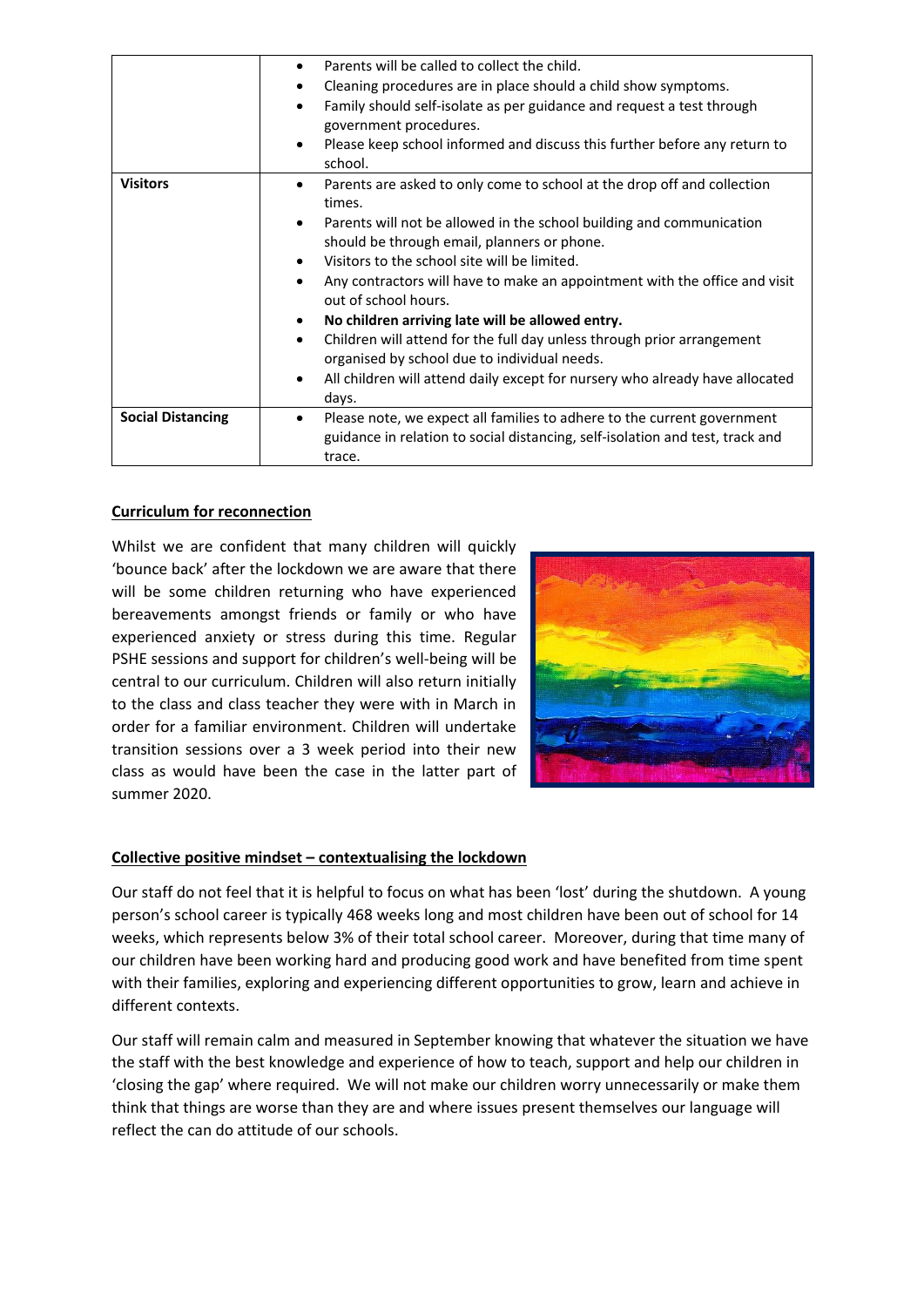#### **Assessment**

Our teachers will make adaptations establishing 'what has to be learned' rather than sticking rigidly to our usual [long term plans.](https://www.pegasusacademytrust.org/curriculum) Class teachers will use their own expertise to establish starting points for each class in the autumn term and will likely have to take 'a step back' in order to help children then move forward with confidence but each child and class will be different. In schools this way of assessing what should be taught next is known as 'formative assessment', that is the judgements teachers make on a day to day basis during class work which allow them to assess attainment and progress. To strengthen routines, relationships and resilience it is important that, in a measured supportive way, teachers and children get back to established ways of working rather than spending too long on a formal testing regime, especially when children's confidence will be low.

#### **Broad and balanced curriculum**.

Although there are some restrictions in place (eg singing in large groups) we fully intend to continue with our normal ambitious and broad curriculum in all subjects from the start of the autumn term. We will make use of existing flexibilities to begin at appropriate starting points for all our children and this may mean that not all subjects are taught every term.

#### **Pupils with additional needs**.

We are aware that for some children with additional needs, returning to school after lockdown may cause additional anxiety or stress. Children with additional needs will be supported by the school to ensure a smooth transition when returning to school. In some cases, children with additional needs may require a risk assessment to be completed.

Staff will continue to be responsive to the needs of individual pupils and additional support will be provided where necessary. Small group or 1:1 support may take a different form in the autumn term so that adults and children remain safe, for example, sitting side by side, staff and pupils working at a greater distance from each other, and working in different parts of the school building. Staff who are in close contact with individual children may wear PPE.